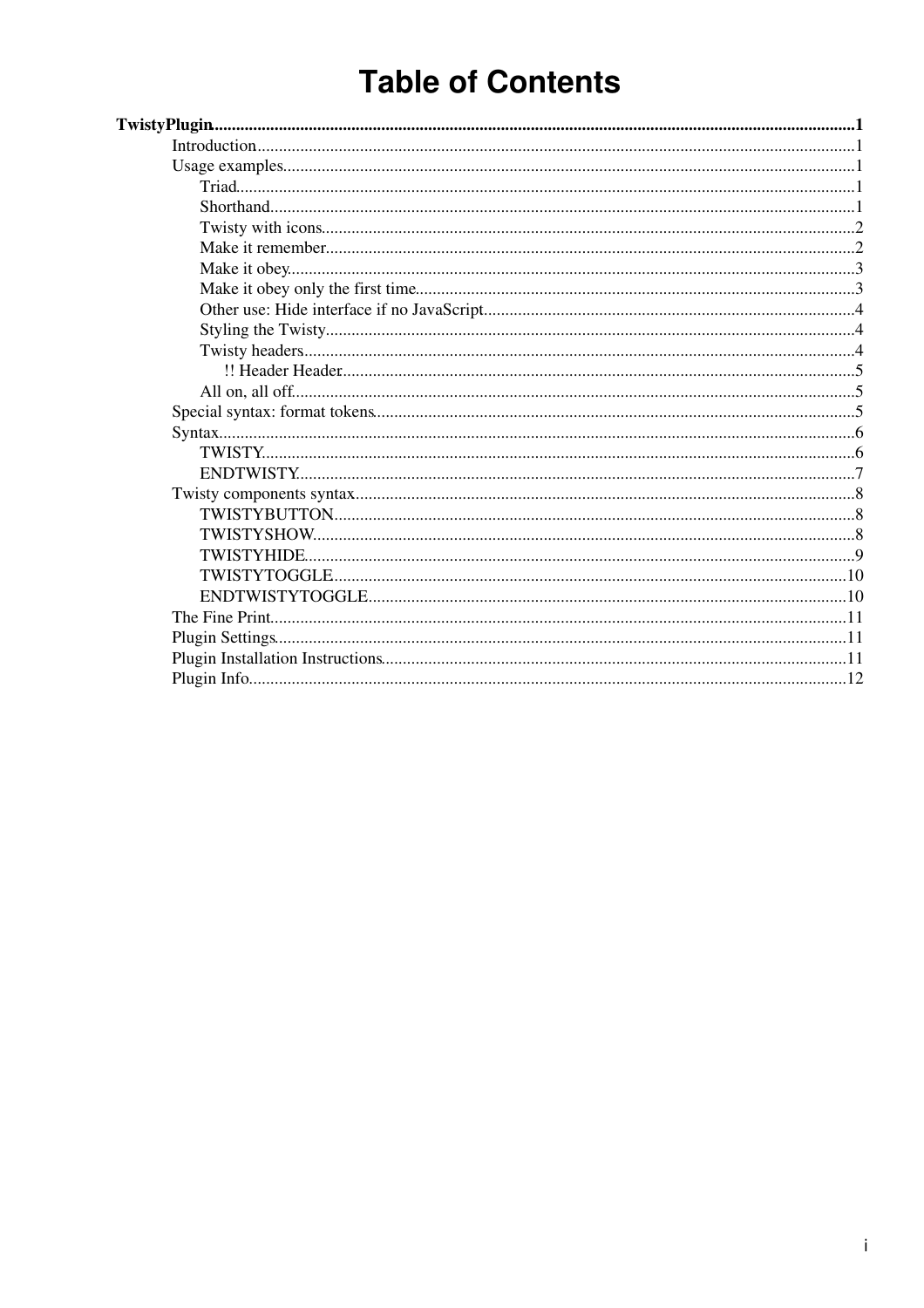# <span id="page-1-0"></span>**TwistyPlugin**

Twisty section JavaScript library to open/close content dynamically

## <span id="page-1-1"></span>**Introduction**

The TwistyPlugin gives you several options to control the appearance of a twisty:

- use link text or buttons
- position an icon left or right
- remember the state at the next visit of the page
- start the Twisty open or closed
- start the Twisty open or closed for the first visit
- use a span or div for the content
- set a class for the content span or div

Twisty has a fallback mechanism in case JavaScript is not available: all content is displayed and the control buttons are hidden.

## <span id="page-1-2"></span>**Usage examples**

#### <span id="page-1-3"></span>**Triad**

A Twisty consists of 3 elements:

- 1. Show button
- 2. Hide button
- 3. Collapsing content ('Toggle')

The typical TwistyPlugin triad will look like this (pseudo code):

```
%TWISTYSHOW{}% %TWISTYHIDE{}%
(there may be other things between buttons and content)
%TWISTYTOGGLE{}% my content %ENDTWISTYTOGGLE%
```
### <span id="page-1-4"></span>**Shorthand**

The Twisty triad is conveniently packed into shorthand  $\frac{2W}{S}$  some parameters} collapsing content %ENDTWISTY%:

```
%TWISTY{}%
my twisty content
%ENDTWISTY%
```
Will generate:

More... Close my twisty content

You may have noticed that no parameters are passed to %TWISTY{}% but the show and hide links *do* have text! The default values are fetched from plugin settings TWISTYSHOWLINK and TWISTYHIDELINK, see Plugin Settings below.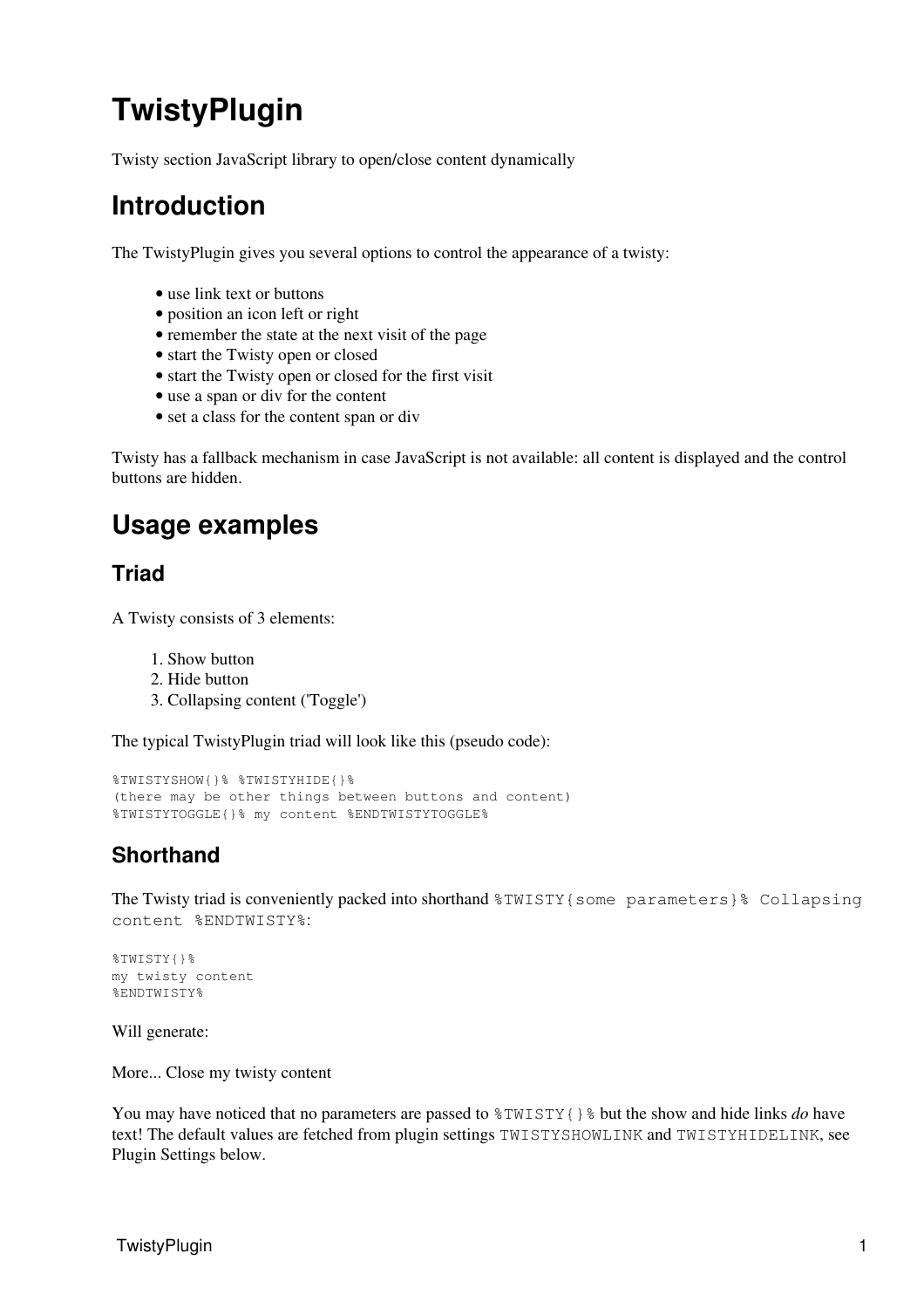#### <span id="page-2-0"></span>**Twisty with icons**

We will use  $\text{mode} = \text{"div"}$  to put the collapsing content below the button (the default mode is "span").

```
%TWISTY{
mode="div"
showlink="Show..."
hidelink="Hide"
showimgleft="%ICONURLPATH{toggleopen-small}%"
hideimgleft="%ICONURLPATH{toggleclose-small}%"
}%
my twisty content
%ENDTWISTY%
```
It will look like this:

 $\blacksquare$  Show...  $\blacksquare$  Hide my twisty content

To put icons at the right side, write

```
%TWISTY{
mode="div"
showlink="Show "
hidelink="Hide "
showimgright="%ICONURLPATH{toggleopen-small}%"
hideimgright="%ICONURLPATH{toggleclose-small}%"
}%
my twisty content
%ENDTWISTY%
```
Show  $\blacksquare$  Hide  $\blacksquare$ my twisty content

#### <span id="page-2-1"></span>**Make it remember**

To store the last state in a TWIKIPREF cookie, add the parameter remember= $"$ on". To test this, reload the page after toggling.

```
%TWISTY{
showlink="Show..."
hidelink="Hide"
remember="on"
}%
my twisty content
%ENDTWISTY%
```
Show... Hide my twisty content

If a Twisty state has been stored in a TWIKIPREF cookie before, it can be cleared by using remember="off":

```
%TWISTY{
showlink="Show..."
hidelink="Hide"
remember="off"
}%
my twisty content
%ENDTWISTY%
```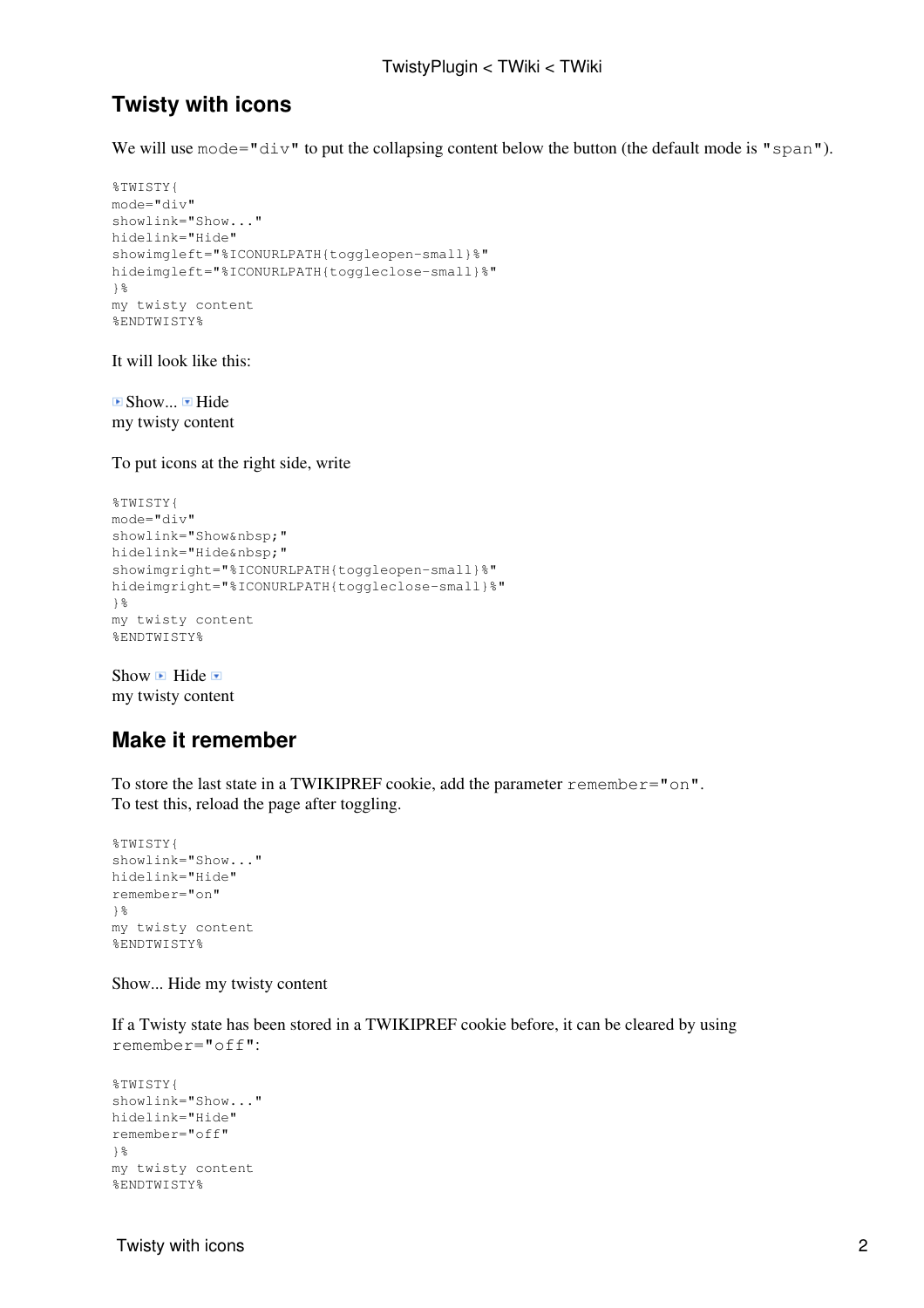Show... Hide my twisty content

**NOTE:** Twisty ids are generated automatically. If you need control over exactly *which* Twisty should be remembered, add the parameter id:

```
%TWISTY{
id="currentCustomerList"
showlink="Show..."
hidelink="Hide"
remember="on"
\frac{1}{6}my customer list
%ENDTWISTY%
```
Note that  $id$  sets a sitewide cookie. To create a unique id, add topic or web variables:

```
id="%WEB%_%TOPIC%_currentCustomerList"
```
#### <span id="page-3-0"></span>**Make it obey**

To let the Twisty start with its content folded open, add parameter start="show".

```
%TWISTY{
showlink="Show..."
hidelink="Hide"
start="show"
\frac{1}{8}my twisty content
%ENDTWISTY%
```
Show... Hide my twisty content

Likewise use start="hide" to start with hidden content.

```
%TWISTY{
showlink="Show..."
hidelink="Hide"
start="hide"
}%
my twisty content
%ENDTWISTY%
```
Show... Hide my twisty content

#### <span id="page-3-1"></span>**Make it obey only the first time**

To let the Twisty start with its content folded open the first time the visitor sees the Twisty, add the parameter firststart="show". If remember="on" is used, subsequential visits to the page will display the Twisty according the cookie setting.

```
%TWISTY{
showlink="Show..."
hidelink="Hide"
firststart="show"
}%
my twisty content
%ENDTWISTY%
```
Show... Hide my twisty content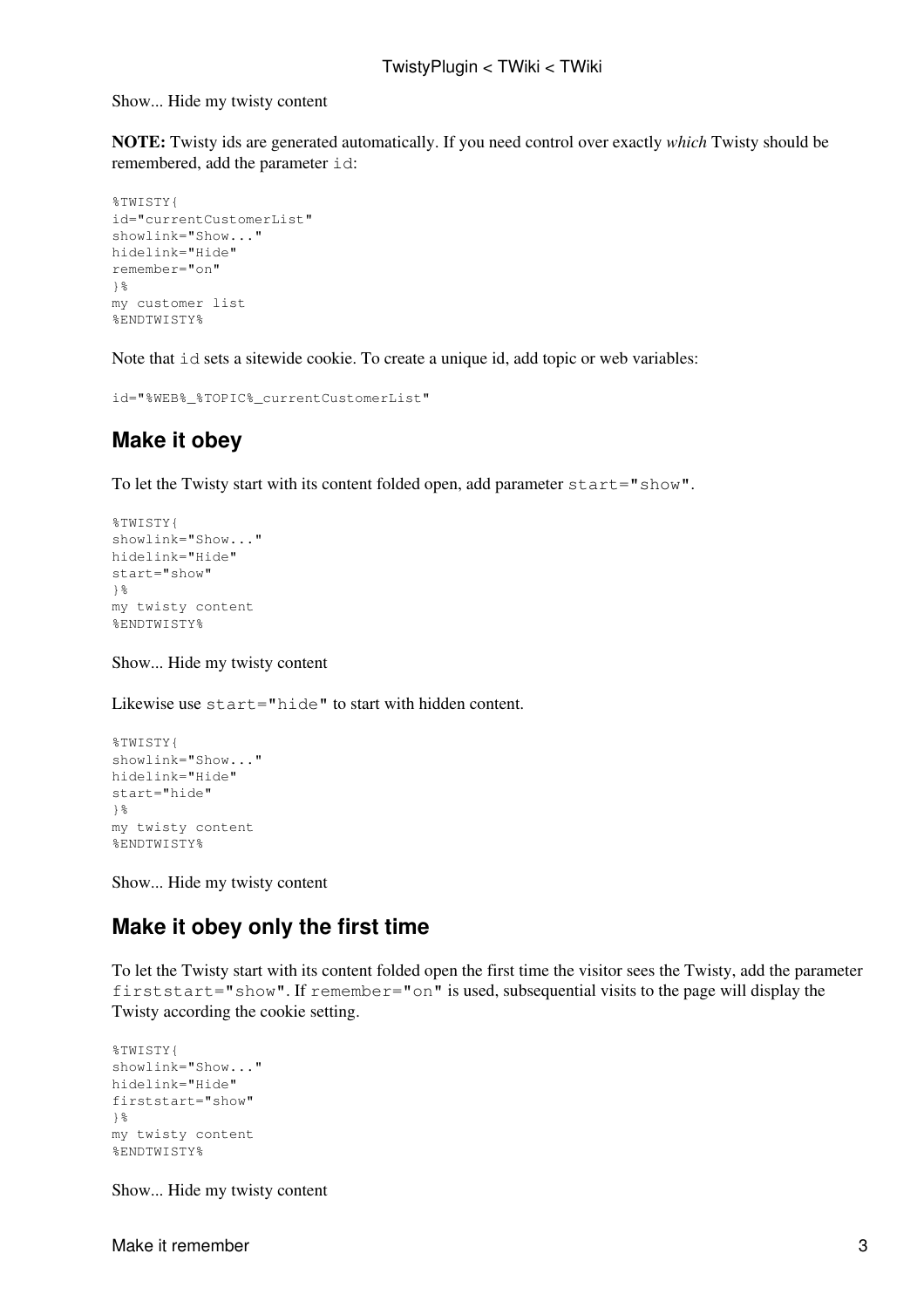#### <span id="page-4-0"></span>**Other use: Hide interface if no JavaScript**

You can use Twisty to show interface elements that should only be visible with JavaScript enabled. For instance the textbox control buttons in the edit screen need JavaScript to work. If a visitor does not have JavaScript on it would not make sense to show these buttons.

Put the "JavaScript content" in an almost bare bones Twisty. Write showlink="" hidelink="" to not display any default link texts.

```
%TWISTY{
link=""
noscript="hide"
start="show"
}%
<input type="submit" class="twikiButton" value="You surely have !JavaScript" />
%ENDTWISTY%
```
Do not forget to set start="show" to show the Twisty content at all.

When JavaScript is off, the button should be invisible.

This code will show the button when JavaScript is off:

```
%TWISTY{
link=""
start="show"
}%
<input type="submit" class="twikiButton" value="You might have !JavaScript" />
%ENDTWISTY%
```
#### <span id="page-4-1"></span>**Styling the Twisty**

Use parameter class to style the content div or class:

```
%TWISTY{
mode="div"
showlink="Show..."
hidelink="Hide"
class="twikiHelp"
}%
my twisty content
%ENDTWISTY%
```
Generates:

Show... Hide my twisty content

#### <span id="page-4-2"></span>**Twisty headers**

To be able to use header tags like  $\langle h2 \rangle$ , use the properties  $\text{prefix}$  and suffix. Because we have identical show and hide links we can use the shorthand property link.

```
%TWISTY{
prefix="<h4>!!"
mode="div"
link="Header"
showimgleft="%ICONURLPATH{toggleopen}%"
hideimgleft="%ICONURLPATH{toggleclose}%"
```
#### Other use: Hide interface if no JavaScript 4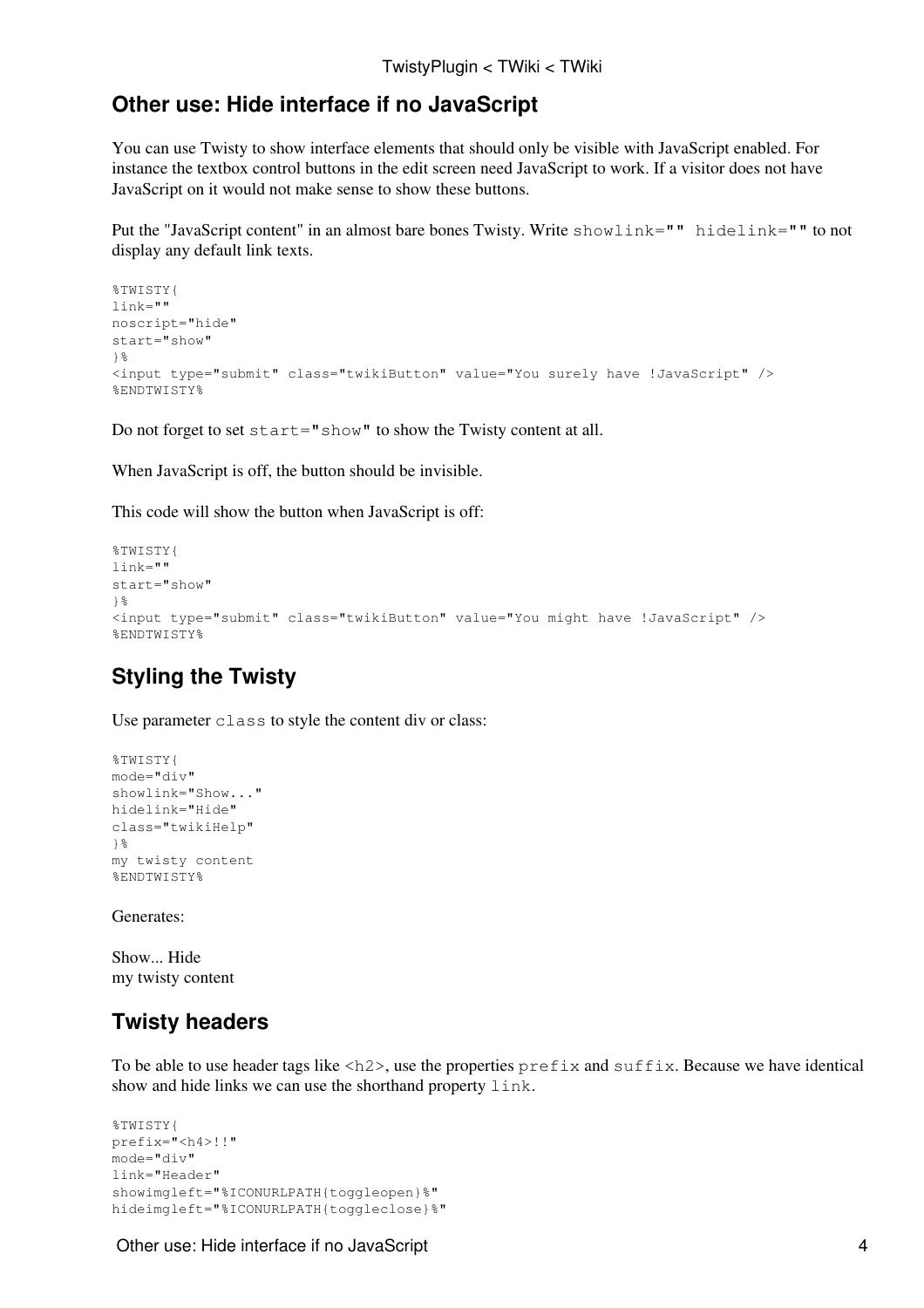```
suffix="</h4>"
}%
my twisty content
%ENDTWISTY%
```
Add the !! to prevent the twisty header appear in the table of contents when you use %TOC%.

Will create:

#### <span id="page-5-0"></span>**!! Header Header**

my twisty content

#### <span id="page-5-1"></span>**All on, all off**

You can toggle all Twisties on or off at once by putting a link or button on the page with class twistyExpandAll or twistyCollapseAll.

```
<button class="twistyExpandAll twikiButton">Expand all</button> &nbsp; <button class="twistyCollapseAll twikiButton">Collapse all</button>
```
Creates these controls:

Expand all Collapse all

When you want to use links, write:

#VarTOGGLE

```
<a href="#TOGGLE" class="twistyExpandAll">Expand all</a> &nbsp; 
<a href="#TOGGLE" class="twistyCollapseAll">Collapse all</a>
```
Expand all Collapse all

## <span id="page-5-2"></span>**Special syntax: format tokens**

If you use TWiki variables inside TWISTY parameters chances are it will mess up the variable, or the rendered html. Use format tokens to 'delay' rendering of these variables until the Twisty parameters are parsed.

The format tokens are the same as with [FormattedSearch](https://wiki-igi.cnaf.infn.it/twiki/bin/view/TWiki/FormattedSearch):

| <b>Escape:</b>        | <b>Expands To:</b>                                                                          |
|-----------------------|---------------------------------------------------------------------------------------------|
| $sin$ or $sin()$      | New line. Use $\sin$ () if followed by alphanumeric character, e.g. write Foo $\sin$ () Bar |
|                       | instead of Foo\$nBar                                                                        |
| \$nop or              | Is a "no operation".                                                                        |
| \$nop()               |                                                                                             |
| \$quot                | Double quote $(")$                                                                          |
| <i><b>Spercnt</b></i> | Percent sign $(*)$                                                                          |
| \$dollar              | Dollar sign $(\hat{z})$                                                                     |

For example, to show an icon inside the link, do not write:

```
link="%Y%"
```
but use format tokens:

Twisty headers 5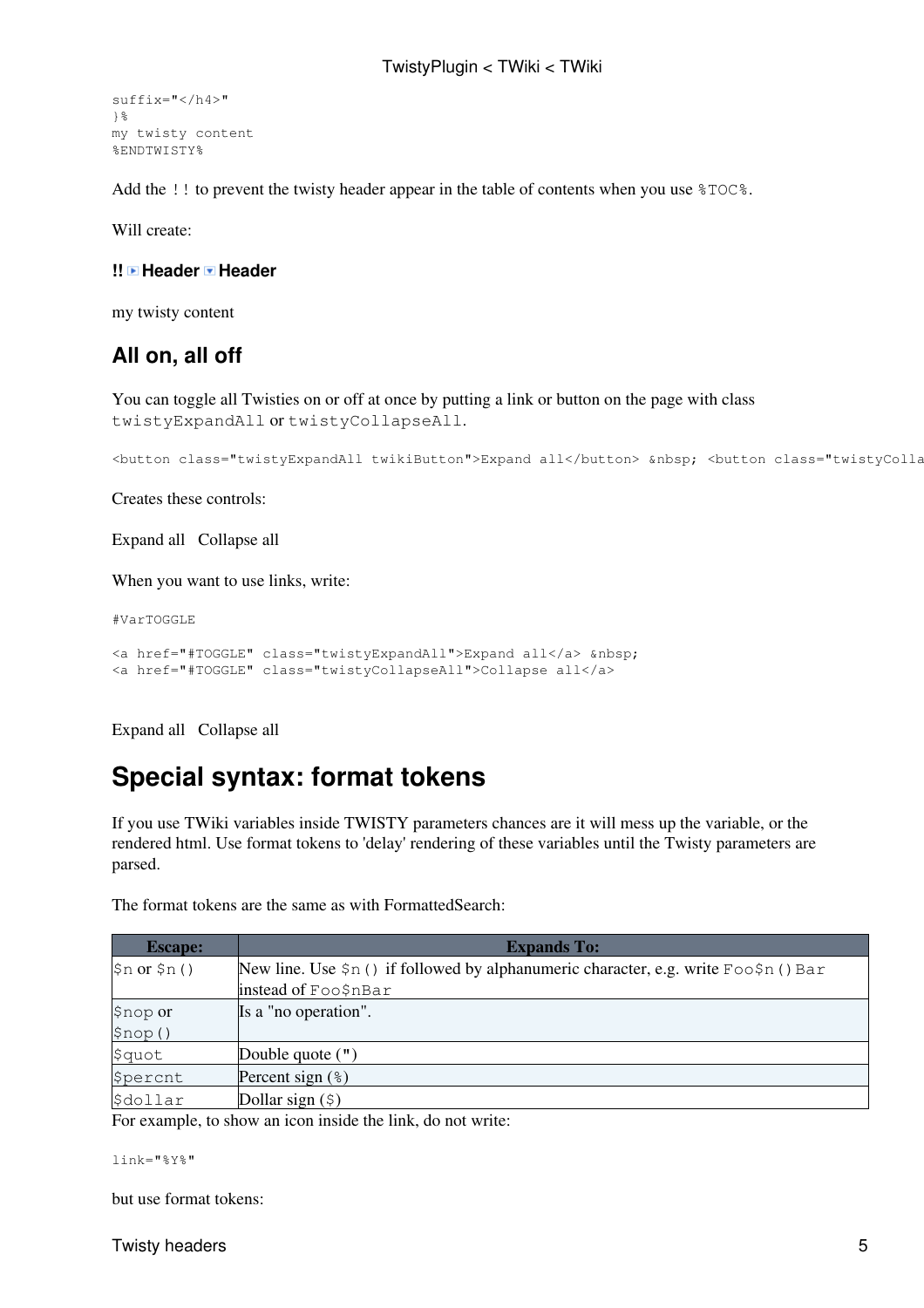link="\$percntY\$percnt"

... to get:

#### $\begin{array}{c} \hline \textbf{I} & \textbf{I} & \textbf{I} \end{array}$

my twisty content

Or a more complex example using [SpreadSheetPlugin](https://wiki-igi.cnaf.infn.it/twiki/bin/view/TWiki/SpreadSheetPlugin); do not write:

link="Count: (%CALC{"\$GET(infoCount)"}%)"

but use format tokens:

link="Count: (\$percntCALC{\$quot\$dollarGET(infoCount)\$quot}\$percnt)"

## <span id="page-6-0"></span>**Syntax**

### <span id="page-6-1"></span>**TWISTY**

This renders the button as well as the toggled content section contained within this and the closing ENDTWISTY tag.

Usage: %TWISTY{ ... }% Toggable contents %ENDTWISTY%

| <b>Parameter</b> | <b>Value</b>         | <b>Description</b>                                                                                                                                                                                                                       | <b>Remark</b>                             |
|------------------|----------------------|------------------------------------------------------------------------------------------------------------------------------------------------------------------------------------------------------------------------------------------|-------------------------------------------|
| id               | Unique<br>identifier | Used to link TWISTYBUTTON and TWISTYTOGGLE                                                                                                                                                                                               | optional                                  |
| link             | Link label           | Link label for both show and hide links                                                                                                                                                                                                  | optional                                  |
| hidelink         | Link label           | Hide link label                                                                                                                                                                                                                          | optional                                  |
| showlink         | Link label           | Show link label                                                                                                                                                                                                                          | optional                                  |
| mode             | "div" or<br>"span"   | Specify if the Twisty Toggle section will use a $\langle \text{div} \rangle$ or a<br><span> tag. Note that if the contents contains block<br/>elements such as div, mode should be div as well to<br/>create valid HTML markup.</span>   | optional,<br>defaults to<br><span></span> |
| showimgleft      | Image url            | Specify the url of an image that will be displayed with the<br>show link at the left side of the link.<br>You may use ICONURLPATH to display one of the<br>TWikiDocGraphics icons. Alternatively use an image<br>attached to the topic.  | optional,<br>defaults to<br>no image      |
| hideimgleft      | Image url            | Specify the url of an image that will be displayed with the<br>hide link at the left side of the link.<br>You may use ICONURLPATH to display one of the<br>TWikiDocGraphics icons. Alternatively use an image<br>attached to the topic.  | optional,<br>defaults to<br>no image      |
| showimgright     | Image url            | Specify the url of an image that will be displayed with the<br>show link at the right side of the link.<br>You may use ICONURLPATH to display one of the<br>TWikiDocGraphics icons. Alternatively use an image<br>attached to the topic. | optional,<br>defaults to<br>no image      |
| hideimgright     | Image url            | Specify the url of an image that will be displayed with the<br>hide link at the right side of the link.<br>You may use ICONURLPATH to display one of the<br>TWikiDocGraphics icons. Alternatively use an image                           | optional,<br>defaults to<br>no image      |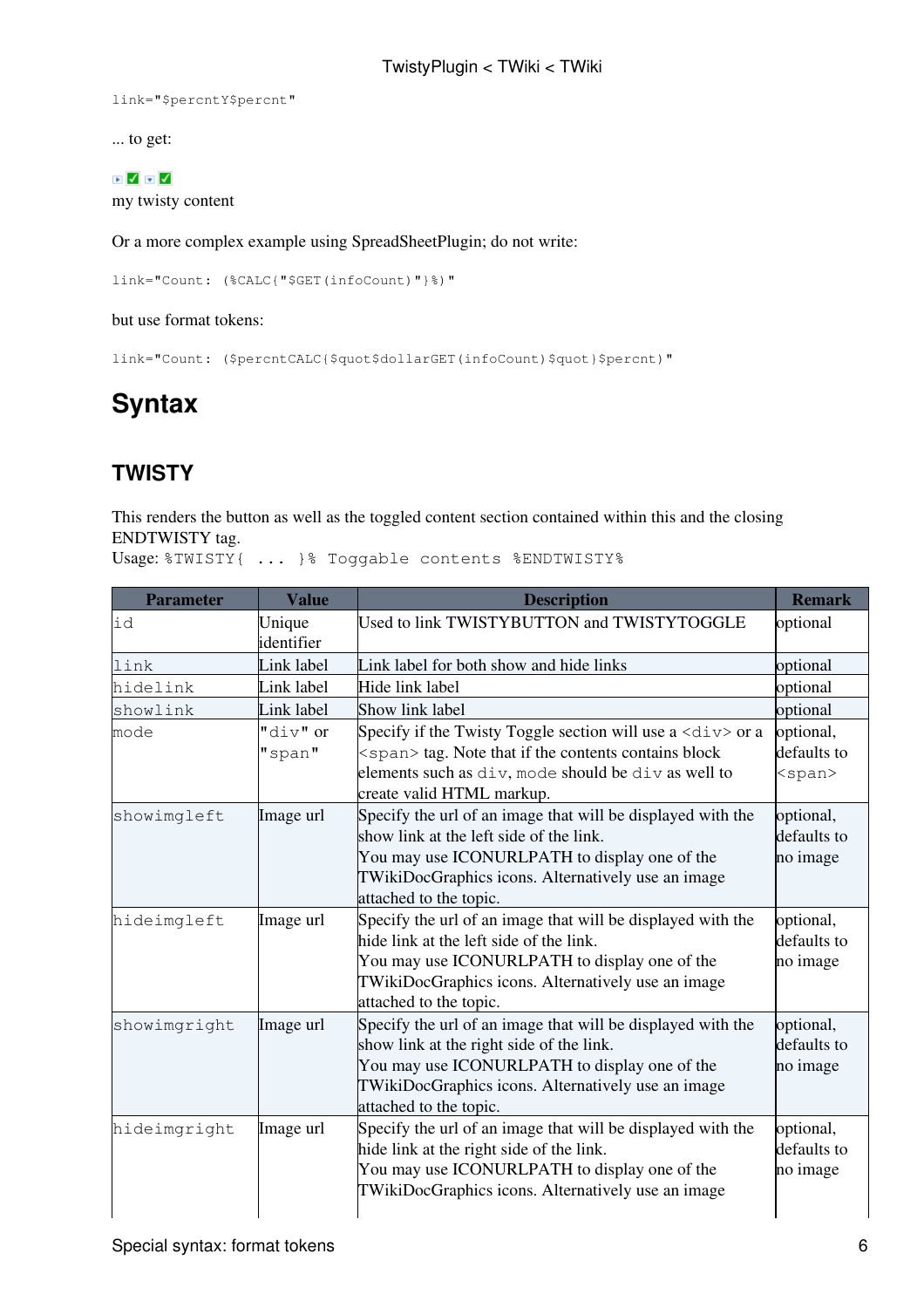|            |                      | attached to the topic.                                                                                                                                                                                                                                                                                                                                                                          |                                                                                |
|------------|----------------------|-------------------------------------------------------------------------------------------------------------------------------------------------------------------------------------------------------------------------------------------------------------------------------------------------------------------------------------------------------------------------------------------------|--------------------------------------------------------------------------------|
| remember   | $"$ on",<br>$"$ off" | If "on", the Twisty state is remembered the next time the<br>page is shown. If "off", the stored setting will be cleared.<br>Note: when used, think carefully about a unique name (id)<br>for the Twisty, otherwise the cookie that is set might affect<br>other Twisties with the same name. Also note that only<br>interaction is stored, not the state of the Twisty when left<br>unclicked. | optional, no<br>default                                                        |
| start      | "hide" or<br>"show"  | Initial state of the Twisty; this will override any setting<br>stored in a cookie (see remember).                                                                                                                                                                                                                                                                                               | optional,<br>default no<br>initial state                                       |
| firststart | "hide" or<br>"show"  | Initial state of the Twisty the first time the visitor gets to see<br>the Twisty; this will NOT override cookie settings (see<br>remember).                                                                                                                                                                                                                                                     | optional,<br>default no<br>initial state                                       |
| noscript   | "hide"               | Make content hidden in case use does not have JavaScript<br>on                                                                                                                                                                                                                                                                                                                                  | optional,<br>default<br>content is<br>shown in<br>case<br>JavaScript if<br>off |
| class      | CSS class<br>name    | Class for Twisty div or span                                                                                                                                                                                                                                                                                                                                                                    | optional,<br>default none                                                      |
| prefix     | Text                 | Text to display before the show/hide links                                                                                                                                                                                                                                                                                                                                                      | optional,<br>default none                                                      |
| suffix     | Text                 | Text to display after the show/hide links                                                                                                                                                                                                                                                                                                                                                       | optional,<br>default none                                                      |
| img        | Image url            | Deprecated, use showimgleft, hideimgleft, showimgright or<br>hideimgright.                                                                                                                                                                                                                                                                                                                      | optional,<br>defaults to<br>no image                                           |
| imgleft    | Image url            | Deprecated, use showimgleft, hideimgleft, showimgright or<br>hideimgright.                                                                                                                                                                                                                                                                                                                      | optional,<br>defaults to<br>no image                                           |
| imgright   | Image url            | Deprecated, use showimgleft, hideimgleft, showimgright or<br>hideimgright.                                                                                                                                                                                                                                                                                                                      | optional,<br>defaults to<br>no image                                           |
| hideimg    | Image url            | Deprecated, use showimgleft, hideimgleft, showimgright or<br>hideimgright.                                                                                                                                                                                                                                                                                                                      | optional,<br>defaults to<br>no image                                           |
| showimq    | Image url            | Deprecated, use showimgleft, hideimgleft, showimgright or<br>hideimgright.                                                                                                                                                                                                                                                                                                                      | optional,<br>defaults to<br>no image                                           |

• Related TWISTYBUTTON and TWISTYTOGGLE

### <span id="page-7-0"></span>**ENDTWISTY**

#### **Twisty closure, complements the opening TWISTY tag.**

• Syntax: %ENDTWISTY%

See ENDTWISTYTOGGLE.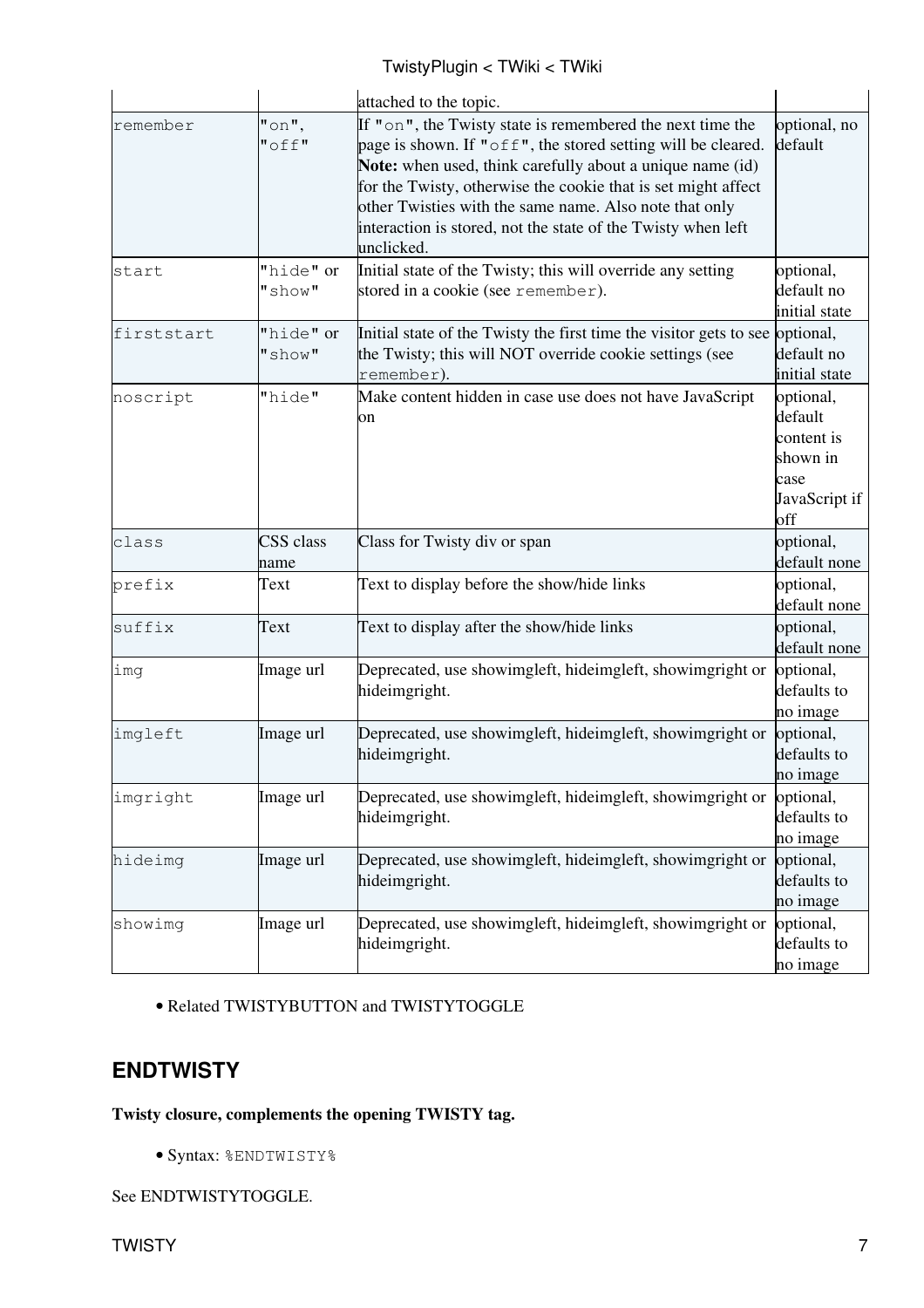## <span id="page-8-0"></span>**Twisty components syntax**

Ocassionally you might need to create a custom set of individual Twisty components:

### <span id="page-8-1"></span>**TWISTYBUTTON**

**Shorthand version for TWISTYSHOW & TWISTYHIDE** This is useful if both the show and the hide button take the same arguments.

- Supported parameters: all parameters supported by TWISTY, except for noscript and class (only used for 'toggle' content)
- Parameter differences:
	- ♦ mode: button mode defaults to span
- Syntax: %TWISTYBUTTON{id="myid" ... }%
- Supported parameters:

| <b>Parameter</b> | Value      | <b>Description</b>                                                        | <b>Remark</b> |
|------------------|------------|---------------------------------------------------------------------------|---------------|
| mode             | $"div"$ or | Specify if the Twisty button will use a $\langle \text{div} \rangle$ or a | optional,     |
|                  | "span"     | $\leq$ span $>$ tag. Note that if the contents contains block             | defaults to   |
|                  |            | elements such as div, mode should be div as well to                       | <span></span> |
|                  |            | create valid HTML markup.                                                 |               |

· Example: %TWISTYBUTTON{id="myid"

- link="more"}%%TWISTYTOGGLE{id="myid"}%content%ENDTWISTYTOGGLE%
- Related: TWISTYSHOW and TWISTYHIDE

#### <span id="page-8-2"></span>**TWISTYSHOW**

#### **Show/open link**

- Syntax: %TWISTYSHOW{id="myid" ... }%
- Supported parameters:

| supported parameters.<br><b>Parameter</b> | <b>Value</b>         | <b>Description</b>                                                                                                                                                                                                                | <b>Remark</b>                            |
|-------------------------------------------|----------------------|-----------------------------------------------------------------------------------------------------------------------------------------------------------------------------------------------------------------------------------|------------------------------------------|
| id                                        | Unique<br>identifier | Used to link TWISTYSHOW, TWISTYHIDE and<br>TWISTYTOGGLE                                                                                                                                                                           | required                                 |
| link                                      | Link label           | Show link label                                                                                                                                                                                                                   | optional                                 |
| mode                                      | "div" or<br>"span"   | Specify if the Twisty Show link will use a $\langle \text{div} \rangle$ or a<br><span> tag. Note that if the contents contains block<br/>elements such as div, mode should be div as well to<br/>create valid HTML markup.</span> | optional,<br>defaults to<br>$<$ span $>$ |
| imq                                       | Image url            | Specify the url of an image that will be displayed at the<br>right side of the link.<br>You may use ICONURLPATH to display one of the<br>TWikiDocGraphics icons. Alternatively use an image<br>attached to the topic.             | optional,<br>defaults to<br>no image     |
| imgleft                                   | Image url            | Specify the url of an image that will be displayed at the left<br>side of the link.<br>You may use ICONURLPATH to display one of the<br>TWikiDocGraphics icons. Alternatively use an image<br>attached to the topic.              | optional,<br>defaults to<br>no image     |
| imgright                                  | Image url            | Specify the url of an image that will be displayed at the<br>right side of the link.<br>You may use ICONURLPATH to display one of the                                                                                             | optional,<br>defaults to<br>no image     |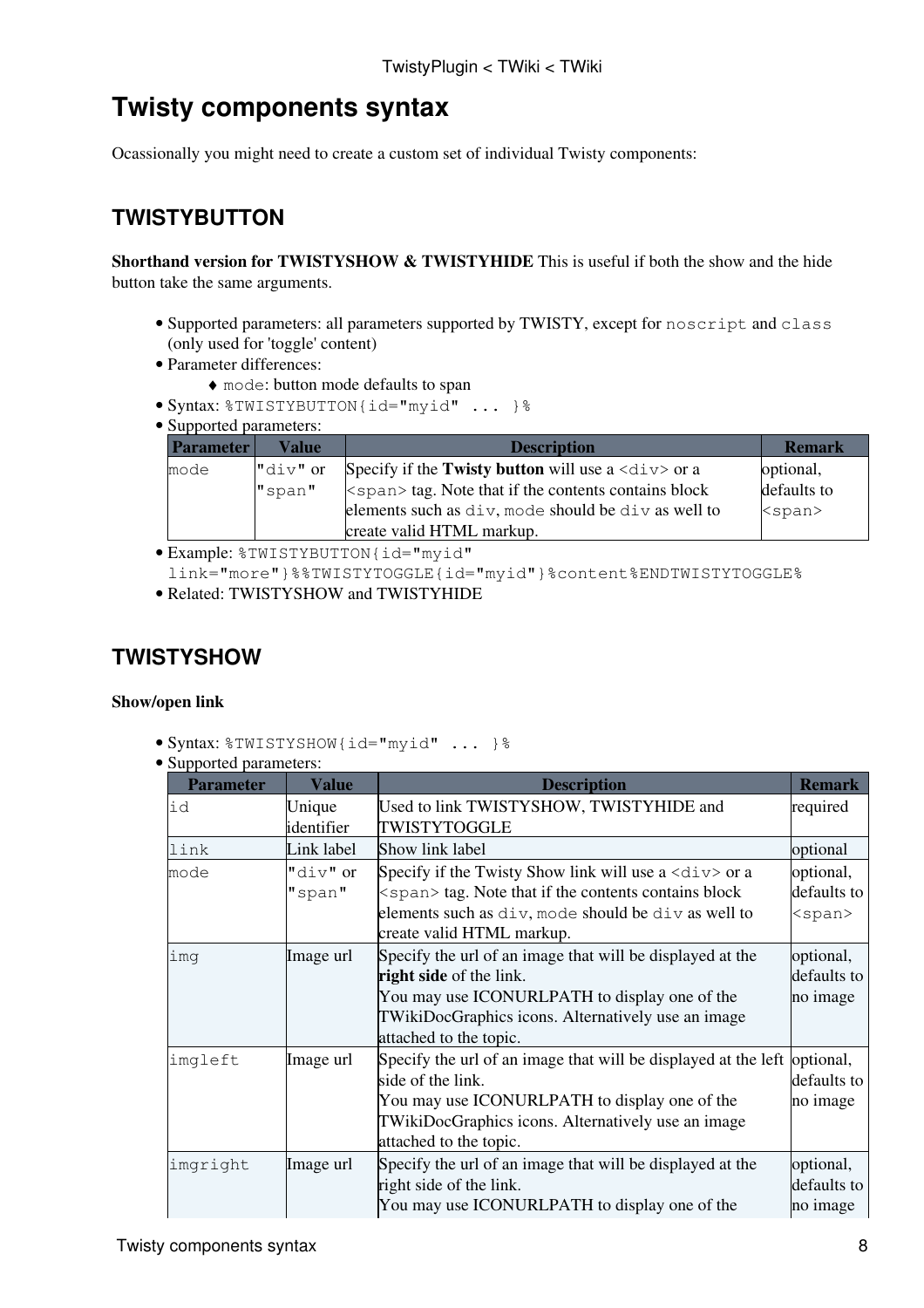#### TwistyPlugin < TWiki < TWiki

|            |                      | TWikiDocGraphics icons. Alternatively use an image<br>attached to the topic.                                                                                                                                                                                                                                                                                                                                           |                                             |
|------------|----------------------|------------------------------------------------------------------------------------------------------------------------------------------------------------------------------------------------------------------------------------------------------------------------------------------------------------------------------------------------------------------------------------------------------------------------|---------------------------------------------|
| remember   | $"$ on",<br>$"$ off" | If "on", the Twisty state is remembered the next time the<br>page is shown. If " $off''$ , the stored setting will be cleared. no default<br><b>Note:</b> when used, think carefully about a unique name (id)<br>for the Twisty, otherwise the cookie that is set might affect<br>other Twisties with the same name. Also note that only<br>interaction is stored, not the state of the Twisty when left<br>unclicked. | optional,                                   |
| start      | "hide" or<br>"show"  | Initial state of the Twisty; this will override any setting<br>stored in a cookie (see remember).                                                                                                                                                                                                                                                                                                                      | optional,<br>default no<br>initial<br>state |
| firststart | "hide" or<br>"show"  | Initial state of the Twisty the first time the visitor gets to<br>see the Twisty; this will NOT override cookie settings (see<br>remember).                                                                                                                                                                                                                                                                            | optional,<br>default no<br>initial<br>state |

Example: %TWISTYSHOW{id="demo" link=" Click to Unfold " •

imgleft="%ICONURLPATH{toggleopen}%"}%

• Related: TWISTYHIDE and TWISTYTOGGLE

### <span id="page-9-0"></span>**TWISTYHIDE**

#### **Hide/close link**

• Syntax: %TWISTYHIDE{id="myid" ... }%

| • Supported parameters: |
|-------------------------|
|-------------------------|

| Used to link TWISTYSHOW, TWISTYHIDE and<br>Specify if the Twisty Hide link will use a $\langle \text{div} \rangle$ or a<br><span> tag. Note that if the contents contains block<br/>elements such as div, mode should be div as well to</span> | required<br>optional<br>optional,<br>defaults to                                                                                                                                                                                                                                                                                                                                                                                                      |
|------------------------------------------------------------------------------------------------------------------------------------------------------------------------------------------------------------------------------------------------|-------------------------------------------------------------------------------------------------------------------------------------------------------------------------------------------------------------------------------------------------------------------------------------------------------------------------------------------------------------------------------------------------------------------------------------------------------|
|                                                                                                                                                                                                                                                |                                                                                                                                                                                                                                                                                                                                                                                                                                                       |
|                                                                                                                                                                                                                                                |                                                                                                                                                                                                                                                                                                                                                                                                                                                       |
|                                                                                                                                                                                                                                                |                                                                                                                                                                                                                                                                                                                                                                                                                                                       |
|                                                                                                                                                                                                                                                |                                                                                                                                                                                                                                                                                                                                                                                                                                                       |
|                                                                                                                                                                                                                                                |                                                                                                                                                                                                                                                                                                                                                                                                                                                       |
|                                                                                                                                                                                                                                                | $<$ span $>$                                                                                                                                                                                                                                                                                                                                                                                                                                          |
|                                                                                                                                                                                                                                                |                                                                                                                                                                                                                                                                                                                                                                                                                                                       |
| Specify the url of an image that will be displayed at the                                                                                                                                                                                      | optional,                                                                                                                                                                                                                                                                                                                                                                                                                                             |
|                                                                                                                                                                                                                                                | defaults to                                                                                                                                                                                                                                                                                                                                                                                                                                           |
| You may use ICONURLPATH to display one of the                                                                                                                                                                                                  | no image                                                                                                                                                                                                                                                                                                                                                                                                                                              |
| TWikiDocGraphics icons. Alternatively use an image                                                                                                                                                                                             |                                                                                                                                                                                                                                                                                                                                                                                                                                                       |
|                                                                                                                                                                                                                                                |                                                                                                                                                                                                                                                                                                                                                                                                                                                       |
|                                                                                                                                                                                                                                                | optional,                                                                                                                                                                                                                                                                                                                                                                                                                                             |
|                                                                                                                                                                                                                                                | no default                                                                                                                                                                                                                                                                                                                                                                                                                                            |
|                                                                                                                                                                                                                                                |                                                                                                                                                                                                                                                                                                                                                                                                                                                       |
|                                                                                                                                                                                                                                                |                                                                                                                                                                                                                                                                                                                                                                                                                                                       |
|                                                                                                                                                                                                                                                |                                                                                                                                                                                                                                                                                                                                                                                                                                                       |
|                                                                                                                                                                                                                                                |                                                                                                                                                                                                                                                                                                                                                                                                                                                       |
|                                                                                                                                                                                                                                                |                                                                                                                                                                                                                                                                                                                                                                                                                                                       |
|                                                                                                                                                                                                                                                | optional,                                                                                                                                                                                                                                                                                                                                                                                                                                             |
|                                                                                                                                                                                                                                                | default no                                                                                                                                                                                                                                                                                                                                                                                                                                            |
|                                                                                                                                                                                                                                                | initial                                                                                                                                                                                                                                                                                                                                                                                                                                               |
| state                                                                                                                                                                                                                                          |                                                                                                                                                                                                                                                                                                                                                                                                                                                       |
|                                                                                                                                                                                                                                                |                                                                                                                                                                                                                                                                                                                                                                                                                                                       |
|                                                                                                                                                                                                                                                | If "on", the Twisty state is remembered the next time the<br>page is shown. If " $of f$ ", the stored setting will be cleared.<br>Note: when used, think carefully about a unique name (id)<br>for the Twisty, otherwise the cookie that is set might affect<br>other Twisties with the same name. Also note that only<br>interaction is stored, not the state of the Twisty when left<br>Initial state of the Twisty; this will override any setting |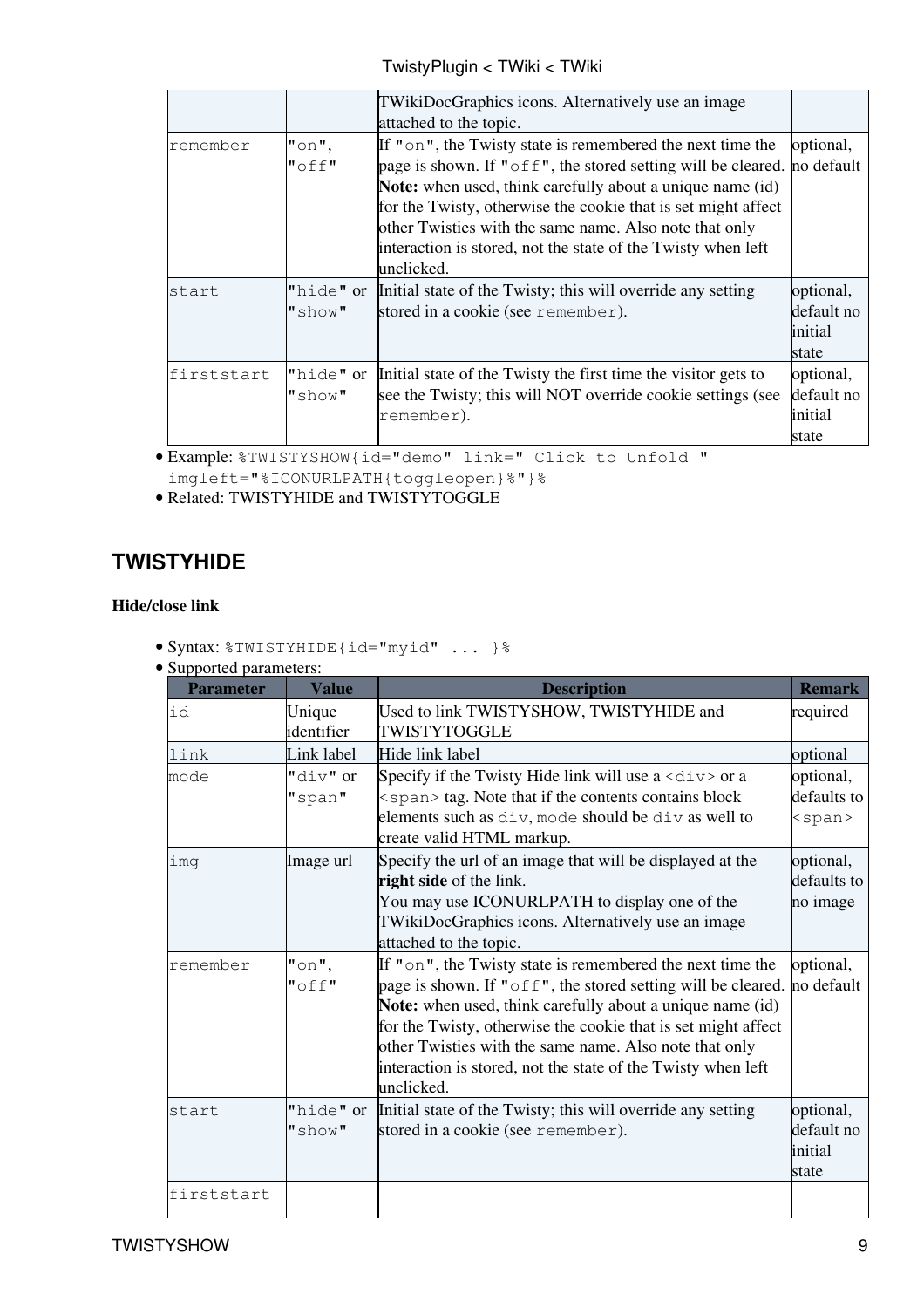|  |        | "hide" or Initial state of the Twisty the first time the visitor gets to | optional, |
|--|--------|--------------------------------------------------------------------------|-----------|
|  | "show" | see the Twisty; this will NOT override cookie settings (see default no   |           |
|  |        | remember).                                                               | initial   |
|  |        |                                                                          | state     |

- Example: %TWISTYHIDE{id="demo" link=" Click to Fold " •
- imgleft="%ICONURLPATH{toggleclose}%"}%
- Related: TWISTYSHOW and TWISTYTOGGLE

### <span id="page-10-0"></span>**TWISTYTOGGLE**

#### **Twisty Toggle contents section**

- Syntax: %TWISTYTOGGLE{id="myid"}%
- Supported parameters:

| supported parameters.<br><b>Parameter</b> | <b>Value</b>         | <b>Description</b>                                                                                                                                                                                                                                                                                                                                                                                     | <b>Remark</b>                                                        |
|-------------------------------------------|----------------------|--------------------------------------------------------------------------------------------------------------------------------------------------------------------------------------------------------------------------------------------------------------------------------------------------------------------------------------------------------------------------------------------------------|----------------------------------------------------------------------|
| id                                        | Unique<br>identifier | Used to link TWISTYSHOW, TWISTYHIDE and<br>TWISTYTOGGLE.                                                                                                                                                                                                                                                                                                                                               | required                                                             |
| mode                                      | "div" or<br>"span"   | Specify if the Twisty Toggle section will use a $\langle \text{div} \rangle$<br>or a $\langle$ span $\rangle$ tag. Note that if the contents contains<br>block elements such as div, mode should be div as<br>well to create valid HTML markup.                                                                                                                                                        | optional,<br>defaults to<br>$<$ span $>$                             |
| class                                     | CSS class<br>name    | Class for content div or span                                                                                                                                                                                                                                                                                                                                                                          | optional,<br>default none                                            |
| remember                                  | $"$ on",<br>$"$ off" | If "on", the Twisty state is remembered the next time<br>the page is shown. If " $off$ ", the stored setting will be<br>cleared.<br>Note: when used, think carefully about a unique name<br>(id) for the Twisty, otherwise the cookie that is set might<br>affect other Twisties with the same name. Also note that<br>only interaction is stored, not the state of the Twisty<br>when left unclicked. | optional, no<br>default                                              |
| start                                     | "hide" or<br>"show"  | Initial state of the Twisty; this will override any setting<br>stored in a cookie (see remember).                                                                                                                                                                                                                                                                                                      | optional,<br>default no<br>initial state                             |
| firststart                                | "hide" or<br>"show"  | Initial state of the Twisty the first time the visitor gets to<br>see the Twisty; this will NOT override cookie settings<br>(see remember).                                                                                                                                                                                                                                                            | optional,<br>default no<br>initial state                             |
| noscript                                  | "hide"               | Make content hidden in case use does not have<br>JavaScript on                                                                                                                                                                                                                                                                                                                                         | optional,<br>default<br>content is<br>shown with<br>no<br>JavaScript |

Example: %TWISTYTOGGLE{id="demo" mode="div" remember="on"}%My • content%ENDTWISTYTOGGLE%

• Related: TWISTYHIDE, TWISTYHIDE an ENDTWISTYTOGGLE

### <span id="page-10-1"></span>**ENDTWISTYTOGGLE**

**The Twisty closure**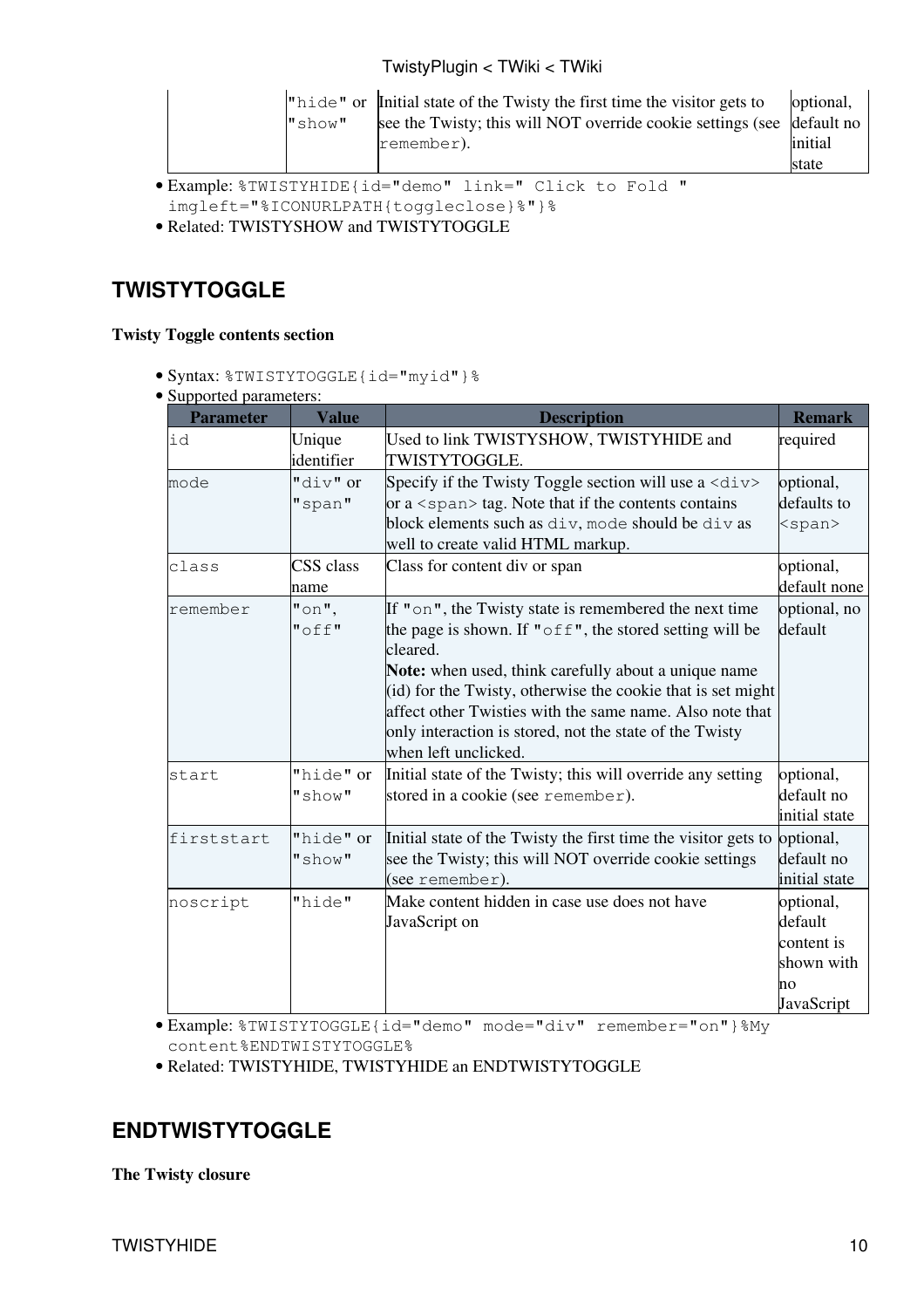- · Syntax: %ENDTWISTYTOGGLE%
	- ♦ Will end the most inner unclosed Twisty Toggle section, using the proper tag
- Example: %ENDTWISTYTOGGLE%
- Related: TWISTYTOGGLE

## <span id="page-11-0"></span>**The Fine Print**

TwistyPlugin is a convenience plugin for [TWiki:Plugins.TwistyContrib](http://twiki.org/cgi-bin/view/Plugins/TwistyContrib) .

Major features are:

- When active, the Twisty JavaScript library is included in every topic
- Provides a convenience syntax to define Twisty areas
- Automatically generates ids
- Automatically fills in default values
- Global preference settings can be set in this topic or locally in individual topics

## <span id="page-11-1"></span>**Plugin Settings**

Plugin settings are stored as preferences variables. To reference a plugin setting write **%<plugin>\_<setting>%**, i.e. **%TWISTYPLUGIN\_SHORTDESCRIPTION%**

- Set TWISTYSHOWLINK = More...
	- ♦ For example: More...
- Set TWISTYHIDELINK = Close
	- ♦ For example: Close
- Set TWISTYMODE =
	- ♦ Either div or span; span if nothing set
- Set TWISTYREMEMBER =
	- Either on or off; default is not specified. If set to on all Twisty states will be stored in a ♦ TWIKIPREF cookie; if set to off the TWIKIPREF cookie will be cleared
- Set SHORTDESCRIPTION = Twisty section JavaScript library to open/close content dynamically
- Set DEBUG =  $0$

### <span id="page-11-2"></span>**Plugin Installation Instructions**

- Download the ZIP file from the Plugin web (see below)
- Unzip **TwistyPlugin.zip** in your root (\$TWIKI\_ROOT) directory. Content: •

| <b>File:</b>                                       | <b>Description:</b> |
|----------------------------------------------------|---------------------|
| TwistyBundleTWiki04x02_installer                   |                     |
| TwistyBundleTWiki04x02_installer.pl                |                     |
| data/TWiki/TwistyBundleTWiki04x02.txt              |                     |
| data/TWiki/BehaviourContrib.txt                    |                     |
| data/TWiki/TwistyContrib.txt                       |                     |
| data/TWiki/TwistyPlugin.txt                        |                     |
| lib/TWiki/Contrib/BehaviourContrib.pm              |                     |
| lib/TWiki/Contrib/TwistyBundleTWiki04x02.pm        |                     |
| lib/TWiki/Contrib/TwistyContrib.pm                 |                     |
| lib/TWiki/Plugins/TwistyPlugin.pm                  |                     |
| pub/TWiki/BehaviourContrib/behaviour.compressed.js |                     |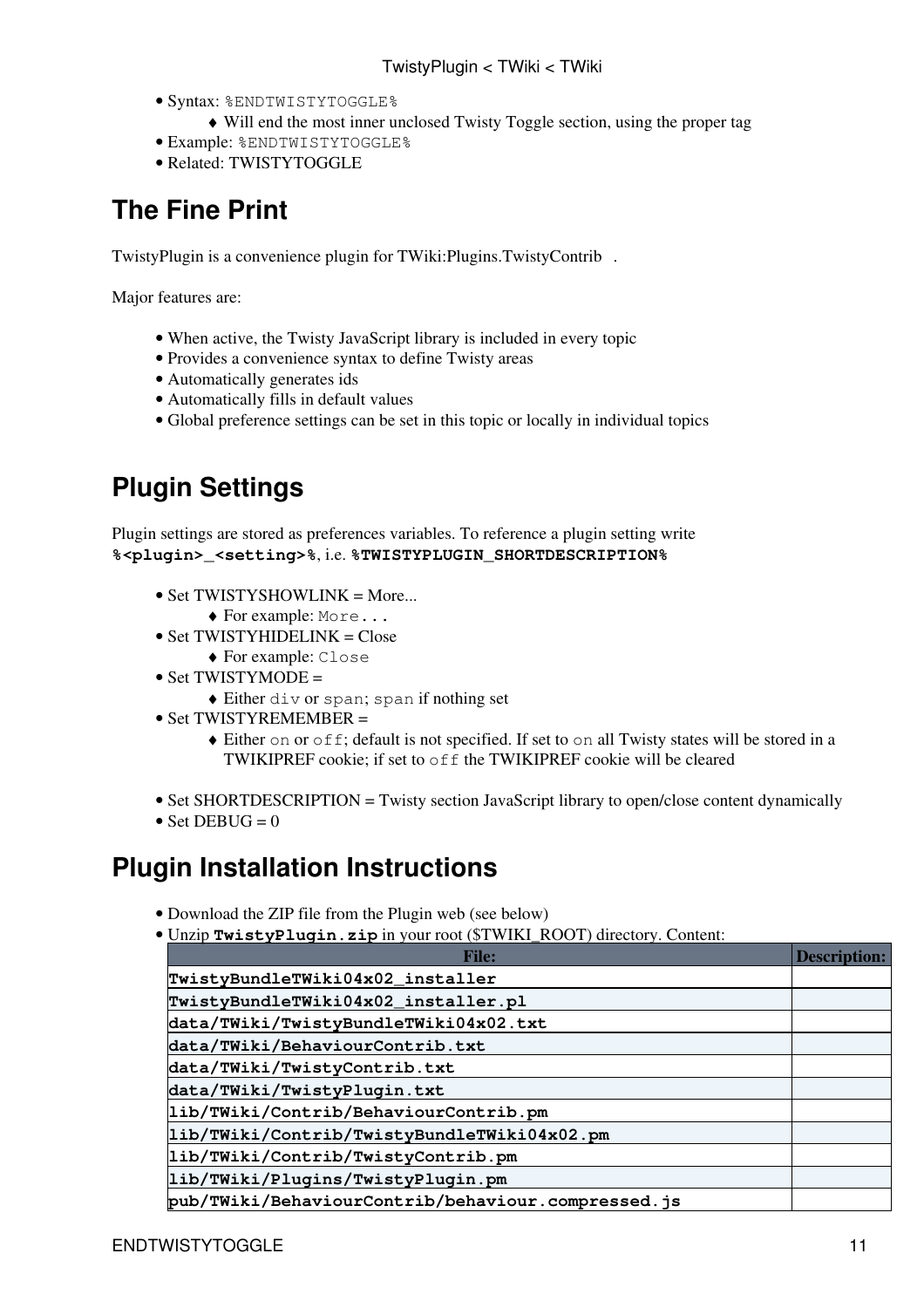TwistyPlugin < TWiki < TWiki

| pub/TWiki/BehaviourContrib/behaviour.compressed_src.js       |  |
|--------------------------------------------------------------|--|
| pub/TWiki/BehaviourContrib/behaviour.js                      |  |
| pub/TWiki/BehaviourContrib/behaviour_src.js                  |  |
| pub/TWiki/BehaviourContrib/cssQuery/cssQuery-p.js            |  |
| pub/TWiki/BehaviourContrib/cssQuery/src/cssQuery-level2.js   |  |
| pub/TWiki/BehaviourContrib/cssQuery/src/cssQuery-level3.js   |  |
| pub/TWiki/BehaviourContrib/cssQuery/src/cssQuery-standard.js |  |
| pub/TWiki/BehaviourContrib/cssQuery/src/cssQuery.js          |  |
| pub/TWiki/BehaviourContrib/cssQuery/src/test.html            |  |
| pub/TWiki/BehaviourContrib/cssQuery/test.html                |  |
| pub/TWiki/TwistyContrib/twist.compressed.js                  |  |
| pub/TWiki/TwistyContrib/twist.compressed_src.js              |  |
| pub/TWiki/TwistyContrib/twist.css                            |  |
| pub/TWiki/TwistyContrib/twist.js                             |  |
| pub/TWiki/TwistyContrib/twist_src.js                         |  |
|                                                              |  |

- Optionally, if it exists, run **TwistyPlugin\_installer** to automatically check and install other TWiki modules that this module depends on. You can also do this step manually.
- Alternatively, manually make sure the dependencies listed in the table below are resolved. None
- Visit configure in your TWiki installation, and enable the plugin in the {Plugins} section.

## <span id="page-12-0"></span>**Plugin Info**

|                            | Authors: TWiki: Main. Rafael Alvarez, TWiki: Main. Arthur Clemens, TWiki: Main. Peter Thoeny              |
|----------------------------|-----------------------------------------------------------------------------------------------------------|
|                            | Copyright: © 2005 Rafael Alvarez;                                                                         |
|                            | © 2006-2008 Arthur Clemens;                                                                               |
|                            | © 2010-2011 Peter Thoeny;                                                                                 |
|                            | © 2005-2011 TWiki:TWiki.TWikiContributor                                                                  |
|                            | License: GPL (GNU General Public License)                                                                 |
| Dependencies: None         |                                                                                                           |
| Plugin Version: 2011-07-10 |                                                                                                           |
| Change History:            |                                                                                                           |
|                            | 2011-07-10: TWikibug: Item 6725 : Change global package variables from "use vars" to "our"                |
|                            | 2010-05-17: 1.6 TWikibug: Item 6433 - doc improvements -- Peter Thoeny                                    |
|                            | 2010-03-31: 1.5 TWikibug: Item 6354 - make Twisty Plugin work with                                        |
|                            | TWiki:Plugins/VarCachePlugin ; added VarTWISTY variable documentation -- Peter                            |
|                            | Thoeny                                                                                                    |
|                            | 08 Oct 2008   1.4.11, 1.4.12 It is now possible to have a twisty on the same line without a linebreak.    |
|                            | 03 Aug 2008 1.4.10 TWiki 4.2.1 release version                                                            |
|                            | 13 Dec 2007 1.4.9 fix to the loading order of javascript files in head                                    |
|                            | 24 Nov 2007 1.4.6 - 1.4.8 Arthur Clemens - Added format tokens.                                           |
|                            | 07 Oct 2007 1.4.5 Arthur Clemens - Fix html tag with show/hide controls.                                  |
|                            | 25 Sep 2007   1.4.4 Arthur Clemens - Fix rendering of headers when prefix is used.                        |
|                            | 11 Jul 2007 1.4.3 Arthur Clemens - Fix invalid html when $\text{prefix}$ and $\text{suffix}$ is used.     |
|                            | 23 Jun 2007 1.4.2 Arthur Clemens - Fixed bugs with parameters firststart and noscript (since              |
|                            | version $1.4$ ).                                                                                          |
|                            | 20 Jun 2007 1.4 Arthur Clemens - Updated to work without ugly inserted javascript 'init' calls. This will |
|                            | change nothing to the functionality, but it will produce cleaner HTML, while at the same                  |
|                            | time the twisty is still set immediately (not at page onload) and graceful fallback in case of            |
|                            | no javascript is maintained.                                                                              |
|                            | 19 Jun 2006 1.3 Arthur Clemens - Updated with TWiki 4 JavaScript files.                                   |